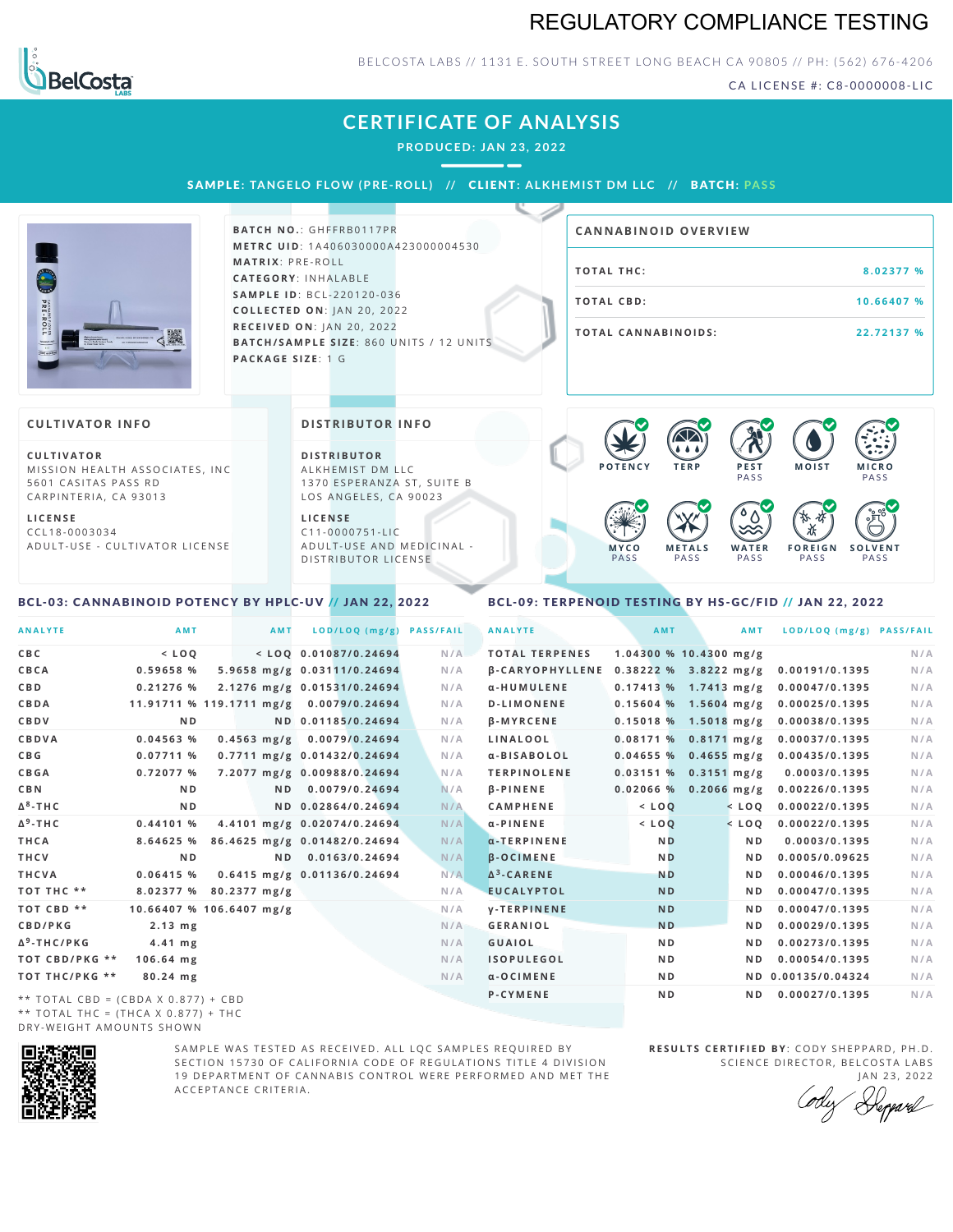## REGULATORY COMPLIANCE TESTING

#### <span id="page-1-0"></span>BCL-13: PESTICIDE TESTING BY GC/MS // JAN 22, 2022

| <b>ANALYTE</b>         | LIMIT         | AMT $(\mu g/g)$ | LOD/LOQ (µg/g) | <b>PASS/FAIL</b> |
|------------------------|---------------|-----------------|----------------|------------------|
| CAPTAN                 | $0.7 \mu g/g$ | N <sub>D</sub>  | 0.01977/0.06   | <b>PASS</b>      |
| <b>CHLORDANE</b>       | Any amt       | N <sub>D</sub>  |                | <b>PASS</b>      |
| <b>CHLORDANE CIS</b>   |               | N <sub>D</sub>  | 0.01199/0.03   | N/A              |
| <b>CHLORDANE TRANS</b> |               | N <sub>D</sub>  | 0.01082/0.03   | N/A              |
| <b>CHLORFENAPYR</b>    | Any amt       | N <sub>D</sub>  | 0.01364/0.06   | <b>PASS</b>      |
|                        |               |                 |                |                  |

| <b>ANALYTE</b>                      | LIMIT         | $AMT(\mu g/g)$ | LOD/LOQ (µg/g) | <b>PASS/FAIL</b> |
|-------------------------------------|---------------|----------------|----------------|------------------|
| <b>CHLORPYRIFOS</b>                 | Any amt       | N <sub>D</sub> | 0.01653/0.06   | <b>PASS</b>      |
| <b>DICHLORVOS</b>                   | Any amt       | N <sub>D</sub> | 0.01165/0.06   | <b>PASS</b>      |
| <b>METHYL PARATHION</b>             | Any amt       | N <sub>D</sub> | 0.00851/0.06   | <b>PASS</b>      |
| PENTACHLORONI-<br><b>TROBENZENE</b> | $0.1 \mu g/g$ | N <sub>D</sub> | 0.01282/0.06   | <b>PASS</b>      |
|                                     |               |                |                |                  |

## BCL-05: RESIDUAL PESTICIDE ANALYSIS BY LC-MS/MS ESI // JAN 22, 2022

| <b>ANALYTE</b>         |                  | LIMIT $AMT (\mu g/g)$ | LOD/LOQ (µg/g) | <b>PASS/FAIL</b> | <b>ANALYTE</b>       |                  | LIMIT AMT $(\mu g/g)$ | LOD/LOQ (µg/g) PASS/FAIL |             |
|------------------------|------------------|-----------------------|----------------|------------------|----------------------|------------------|-----------------------|--------------------------|-------------|
| <b>ABAMECTIN</b>       | $0.1 \mu g/g$    | N D                   | 0.01153/0.04   | <b>PASS</b>      | <b>MALATHION</b>     | $0.5 \mu g/g$    | N D                   | 0.00472/0.02             | <b>PASS</b> |
| <b>ACEPHATE</b>        | $0.1 \mu g/g$    | N D                   | 0.00368/0.02   | <b>PASS</b>      | <b>METALAXYL</b>     | $2 \mu g/g$      | N D                   | 0.00503/0.02             | PASS        |
| ACEQUINOCYL            | $0.1 \mu g/g$    | N D                   | 0.00417/0.02   | <b>PASS</b>      | <b>METHIOCARB</b>    | Any amt          | N D                   | 0.00503/0.02             | PASS        |
| <b>ACETAMIPRID</b>     | $0.1 \mu g/g$    | N D                   | 0.00464/0.02   | PASS             | METHOMYL             | 1 $\mu$ g/g      | N D                   | 0.00494/0.02             | PASS        |
| <b>ALDICARB</b>        | Any amt          | ND                    | 0.01109/0.04   | <b>PASS</b>      | <b>MEVINPHOS</b>     | Any amt          | N D                   |                          | PASS        |
| <b>AZOXYSTROBIN</b>    | $0.1 \mu g/g$    | N D                   | 0.00639/0.02   | <b>PASS</b>      | <b>MEVINPHOSI</b>    |                  | N D                   | 0.00163/0.0084           | N/A         |
| <b>BIFENAZATE</b>      | $0.1 \mu g/g$    | N D                   | 0.00355/0.02   | <b>PASS</b>      | <b>MEVINPHOS II</b>  |                  | N D                   | 0.00542/0.0316           | N/A         |
| <b>BIFENTHRIN</b>      | $3 \mu g/g$      | ND                    | 0.00473/0.04   | <b>PASS</b>      | MYCLOBUTANIL         | $0.1 \mu g/g$    | N D                   | 0.00867/0.04             | PASS        |
| <b>BOSCALID</b>        | $0.1 \mu g/g$    | N D                   | 0.00494/0.02   |                  | PASS NALED           | 0.1 µg/g         | N D                   | 0.00328/0.02             | PASS        |
| CARBARYL               | $0.5 \, \mu g/g$ | N D                   | 0.00295/0.02   | PASS             | OXAMYL               | $0.5 \, \mu g/g$ | N D                   | 0.00455/0.02             | PASS        |
| CARBOFURAN             | Any amt          | N D                   | 0.00613/0.02   | PASS             | PACLOBUTRAZOL        | Any amt          | N D                   | 0.00714/0.04             | PASS        |
| CHLORANTRANIL-         | $10 \mu g/g$     | N D                   | 0.00697/0.04   | PASS             | <b>PERMETHRIN</b>    | $0.5 \mu g/g$    | N D                   |                          | PASS        |
| <b>IPROLE</b>          |                  |                       |                |                  | PERMETHRIN CIS       |                  | N D                   | 0.00237/0.0082           | N/A         |
| <b>CLOFENTEZINE</b>    | $0.1 \mu g/g$    | N D                   | 0.0054/0.02    | <b>PASS</b>      | PERMETHRIN TRANS     |                  | N D                   | 0.00245/0.0118           | N/A         |
| COUMAPHOS              | Any amt          | N D                   | 0.00215/0.02   | PASS             | <b>PHOSMET</b>       | $0.1 \mu g/g$    | N D                   | 0.0043/0.02              | PASS        |
| CYFLUTHRIN             | $2 \mu g/g$      | N D                   | 0.05508/0.2    | <b>PASS</b>      | PIPERONYLBUTO-       | $3 \mu g/g$      | N D                   | 0.00247/0.02             | PASS        |
| <b>CYPERMETHRIN</b>    | 1 $\mu$ g/g      | N D                   | 0.00556/0.04   | <b>PASS</b>      | XIDE                 |                  |                       |                          |             |
| <b>DAMINOZIDE</b>      | Any amt          | N D                   | 0.00227/0.04   | PASS             | <b>PRALLETHRIN</b>   | $0.1 \mu g/g$    | N D                   | 0.00392/0.02             | PASS        |
| <b>DIAZINON</b>        | $0.1 \mu g/g$    | N D                   | 0.00487/0.02   | <b>PASS</b>      | PROPICONAZOLE        | $0.1 \mu g/g$    | N D                   | 0.0024/0.02              | PASS        |
| <b>DIMETHOATE</b>      | Any amt          | N D                   | 0.00354/0.02   | <b>PASS</b>      | <b>PROPOXUR</b>      | Any amt          | N D                   | 0.00374/0.02             | PASS        |
| <b>DIMETHOMORPH</b>    | $2 \mu g/g$      | N D                   |                | <b>PASS</b>      | <b>PYRETHRINS</b>    | $0.5 \mu g/g$    | N D                   | 0.00726/0.04             | PASS        |
| <b>DIMETHOMORPH I</b>  |                  | N D                   | 0.00109/0.0078 | N/A              | <b>PYRIDABEN</b>     | $0.1 \mu g/g$    | N D                   | 0.0034/0.02              | PASS        |
| <b>DIMETHOMORPH II</b> |                  | ND                    | 0.0015/0.0122  | N/A              | <b>SPINETORAM</b>    | $0.1 \mu g/g$    | N D                   |                          | PASS        |
| <b>ETHOPROPHOS</b>     | Any amt          | N D                   | 0.0041/0.02    | <b>PASS</b>      | <b>SPINETORAM J</b>  |                  | N D                   | 0.00329/0.016            | N/A         |
| <b>ETOFENPROX</b>      | Any amt          | N D                   | 0.00274/0.02   | <b>PASS</b>      | <b>SPINETORAM L</b>  |                  | N D                   | 0.00157/0.016            | N/A         |
| <b>ETOXAZOLE</b>       | $0.1 \mu g/g$    | N D                   | 0.00385/0.02   | PASS             | <b>SPINOSAD</b>      | $0.1 \mu g/g$    | N D                   |                          | PASS        |
| <b>FENHEXAMID</b>      | $0.1 \mu g/g$    | N D                   | 0.01055/0.02   | <b>PASS</b>      | SPINOSAD A           |                  | N D                   | 0.00205/0.01438          | N/A         |
| <b>FENOXYCARB</b>      | Any amt          | N D                   | 0.00175/0.02   | <b>PASS</b>      | SPINOSAD D           |                  | N D                   | 0.00104/0.00498          | N/A         |
| <b>FENPYROXIMATE</b>   | 0.1 µg/g         | N D                   | 0.00481/0.02   | <b>PASS</b>      | SPIROMESIFEN         | 0.1 µg/g         | N D                   | 0.00944/0.04             | PASS        |
| <b>FIPRONIL</b>        | Any amt          | N D                   | 0.00478/0.02   | PASS             | <b>SPIROTETRAMAT</b> | $0.1 \, \mu g/g$ | N D                   | 0.00208/0.02             | PASS        |
| FLONICAMID             | $0.1 \mu g/g$    | N D                   | 0.00398/0.02   | PASS             | SPIROXAMINE          | Any amt          | N D                   | 0.00344/0.02             | PASS        |
| <b>FLUDIOXONIL</b>     | $0.1 \mu g/g$    | N D                   | 0.01369/0.04   | PASS             | <b>TEBUCONAZOLE</b>  | $0.1 \mu g/g$    | N D                   | 0.00816/0.04             | PASS        |
| HEXYTHIAZOX            | $0.1 \mu g/g$    | N D                   | 0.00297/0.02   | PASS             | <b>THIACLOPRID</b>   | Any amt          | N D                   | 0.0039/0.02              | PASS        |
| <b>IMAZALIL</b>        | Any amt          | N D                   | 0.0056/0.02    | PASS             | <b>THIAMETHOXAM</b>  | $5 \mu g/g$      | N D                   | 0.00358/0.02             | PASS        |
| <b>IMIDACLOPRID</b>    | 5 µg/g           | N D                   | 0.00645/0.02   | <b>PASS</b>      | TRIFLOXYSTROB-<br>ΙN | $0.1 \mu g/g$    | N D                   | 0.00421/0.02             | PASS        |
| KRESOXIM-<br>METHYL    | $0.1 \mu g/g$    | N D                   | 0.00339/0.02   | PASS             |                      |                  |                       |                          |             |